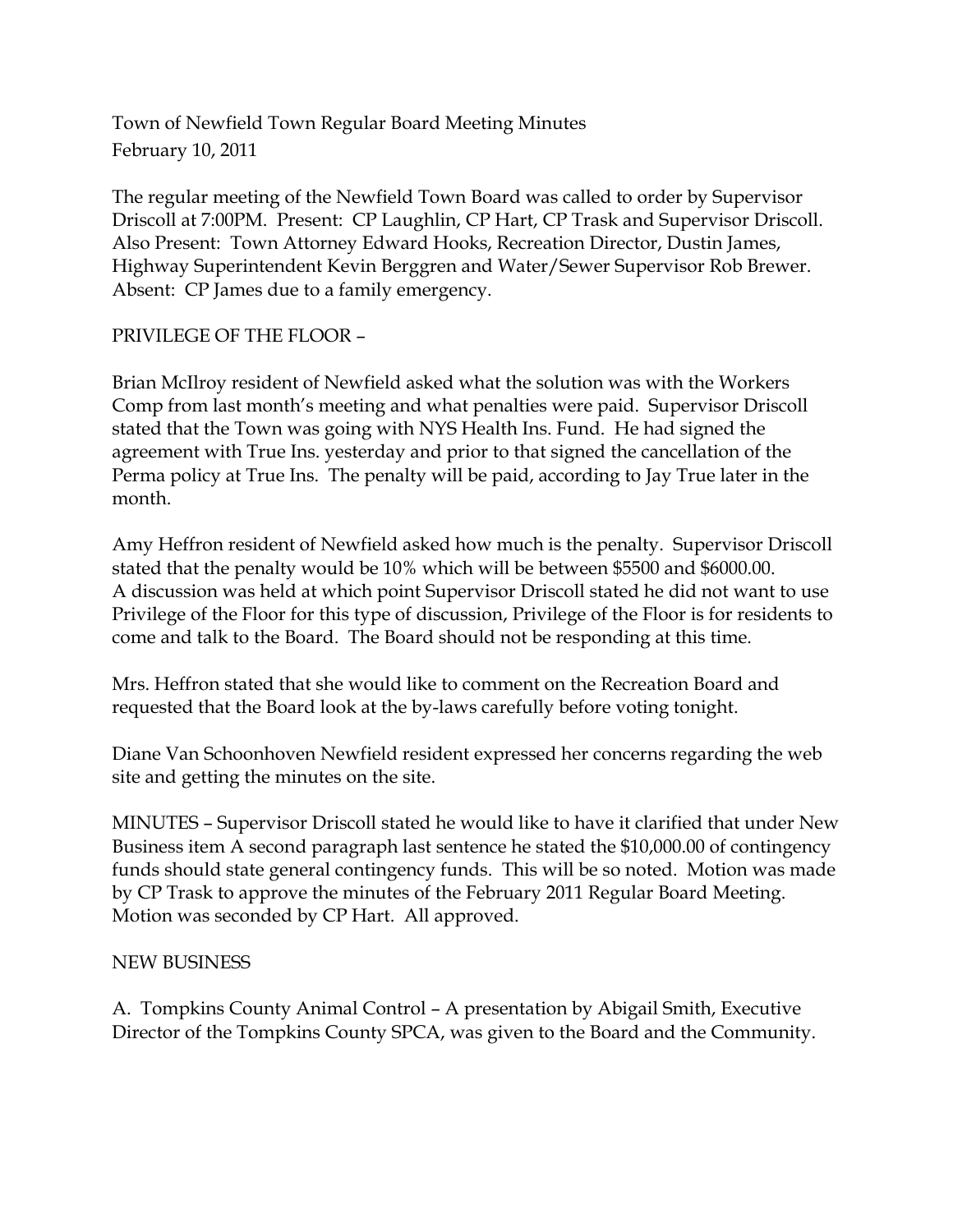Town of Newfield Regular Town Board Meeting February 10, 2011 Page: 2

She reviewed the duties of the SPCA and the budget to providing services to the Town. The Board will review this report at the Work Session and discuss the contract between the Town and the SPCA.

B. Adoption of Storm water Management Plan – Cindy Schulte, Storm water Coordinator reviewed the Management Plan with the Board. She also stated that an audit with DEC will be done on February 23, 2011. This audit is to check and be sure we are in compliance with the Storm water law. After discussion motion was made by CP Hart to approve the Storm water Management Plan as written. Motion was seconded by CP Laughlin. All approved. The Plan will be kept on file in the Town Clerk's office.

Motion was made by CP Hart to approve Supervisor Driscoll signing the contract for the Floating Classroom for \$1500.00. Motion was seconded by CP Laughlin. All approved. This contract is part of the Town's Storm water education program.

C. Request to forgive and release Mr. Fred Schmidt from HUD Mortgage – Supervisor Driscoll stated the Mr. Schmidt called and was asking to be released from a HUD Mortgage loan he has with the Town of Newfield. A discussion was held and the Board felt that Mr. Schmidt should write a letter to the Board and request exactly what he is looking for and why he wishes to be released from this obligation. The Board also requested that Mr. Schmidt tell the Board when he took out the loan. Supervisor Driscoll will contact Mr. Schmidt and request him to write the letter.

D. Town Recreation Committee By Laws – CP Laughlin reviewed the revised by-laws for the Recreation Committee. After discussion motion was made by CP Laughlin to approve the Recreation Committee By-laws. Motion was seconded by CP Trask. All approved.

## REPORTS

Highway Superintendent – Highway Superintendent stated the new tractor has arrived and is working well. The 10 wheel plow truck was returned for changes.

Water/Sewer – Supervisor Driscoll stated that there was a job description for a MEO/Water/Sewer person in their packets. Mr. Brewer would like to post the job description for 3 days. One of the highway crew has received both his  $C \& D$  water